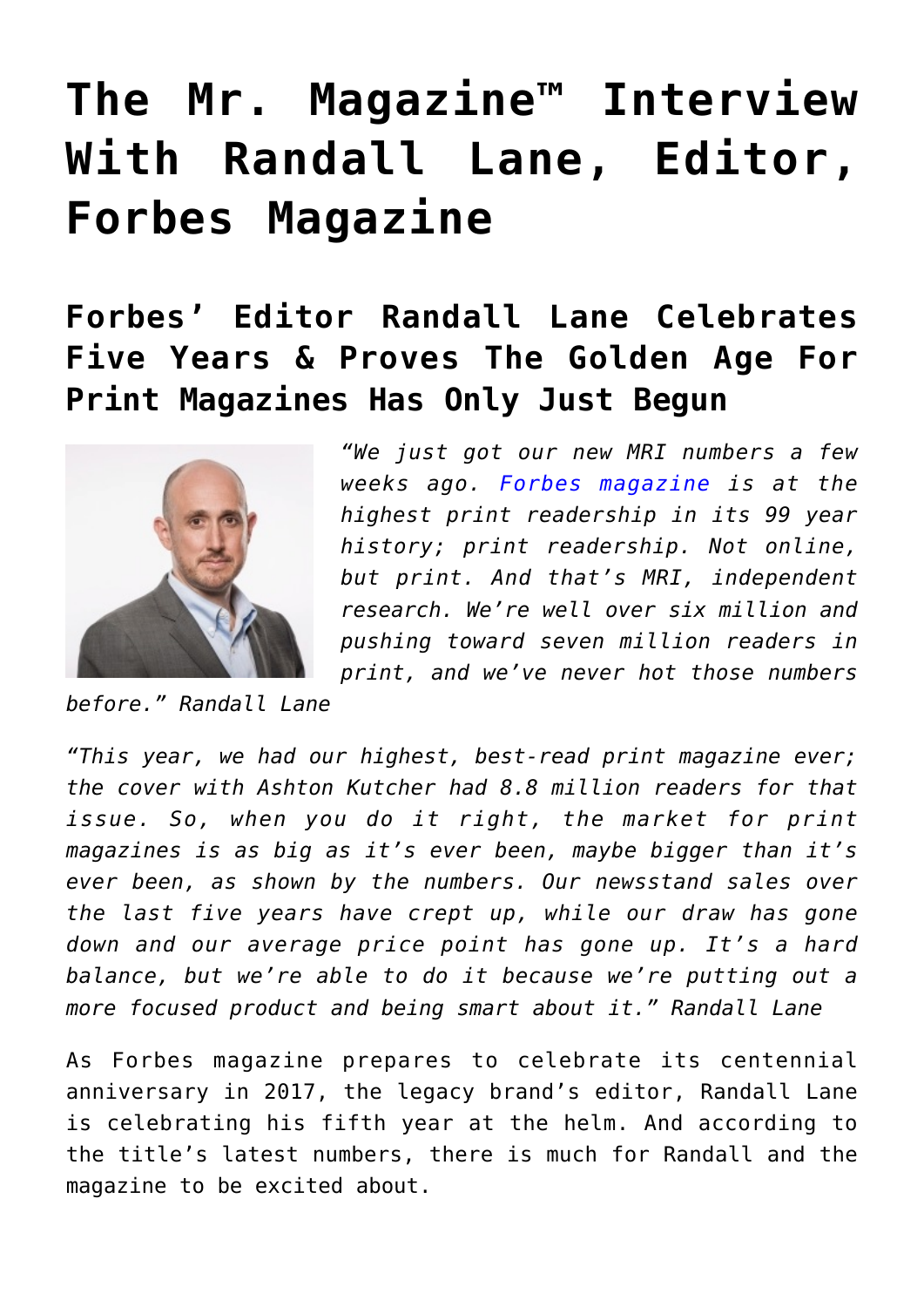Randall has taken Forbes magazine to peak levels of readership. According to this spring's MRI report, the title's readership is at 6.8 million in the U.S., a new all-time high in their 99-year history. And the magazine's most-read issue ever, featuring Ashton Kutcher on the cover, was published this April and had 8.8 million readers. Over the past five years, Randall has also focused on investing more in the magazine, as well as uncovering new ways to develop and deliver content for today's magazine reader. For example, he uses data from online content to learn about what content readers want most. And it is these innovative ideas that have given birth to the realization that the golden age of print may have just begun.



I spoke with Randall recently and we talked about the upcoming 100th anniversary of Forbes and about his five-years as captain of the very large ship. Internationally, Forbes content and its mission of entrepreneurial capitalism continue to resonate, particularly with emerging economies. As he sees it, when people from around the world look to the United States for present-day heroes, it's at the entrepreneurs that continue to bravely

climb those mountains that most wouldn't dare to.

Randall has also been focused on capturing the millennial audience and, based on the numbers; a new generation of doers is highly engaged with Forbes content across multiple platforms. Over the last seven years, Forbes magazine has seen a 50% increase with readers aged 18-34 – the largest increase of all 144 publications measured by MRI. Shortly after joining in 2011, Randall launched the annual Forbes 30 Under 30 list and has since transformed it into one of Forbes' most successful franchises. Today the Forbes' Under 30 franchise is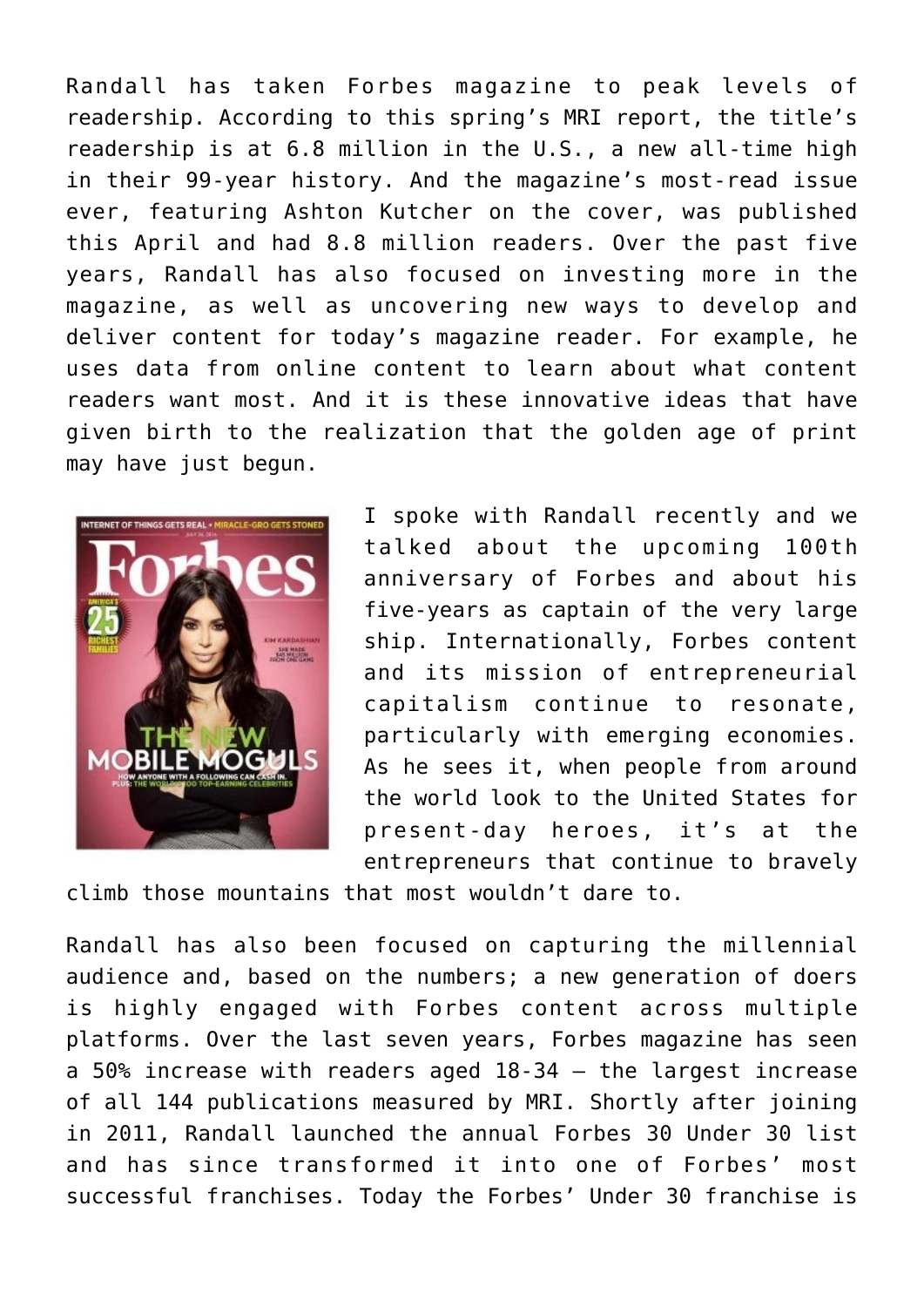a global multichannel platform, which comprises 30 Under 30 lists published in print and online all over the world; live summits in the U.S., Asia and Israel; an Under 30 channel on Forbes.com and a Forbes Under 30 app.

So, having all of this to celebrate, and an upcoming centennial anniversary to boot; well, needless to say, the [Mr.](https://www.commpro.biz/mr-magazine-blog/) Magazine<sup>™</sup> interview with Randall Lane was a creative and interesting conversation about Forbes, past and present, and the bright future of print that he is a strong believer in. And Mr. Magazine™ would have to agree with him.

#### **Up first the sound-bites:**

**On how his role as an editor has changed over the years:** That's a good question. In my opinion, the editor's role has gotten so much more interesting and threedimensional. You can't look at a magazine as simply an inorganic printed media product, but as one platform of a multi-platform entity that's really about telling a story and using a brand to reach as many people as possible, and be as groundbreaking as possible. So, to me, over the last five to ten years, the job has become much more interesting and rewarding.

**On the biggest stumbling block he's had to face over the years and how he overcame it:** The stumbling blocks are really only opportunities. Forbes is all about entrepreneurship and it's been that way for 99 years. And entrepreneurship is all about problem-solving and taking advantage of opportunities, and both the stumbling block and the opportunity over the last five years has been how do you take a brand, and [Mike Perlis](https://en.wikipedia.org/wiki/Michael_Perlis) (President & CEO, Forbes Media) has said it many times; how do we build a company as big as the brand, and specifically for Forbes magazine; how do we take that reputation that we have, one that's almost a century old, where you have people like Bruno Mars singing "I want to be on the cover of Forbes magazine," we're one of those iconic brands that means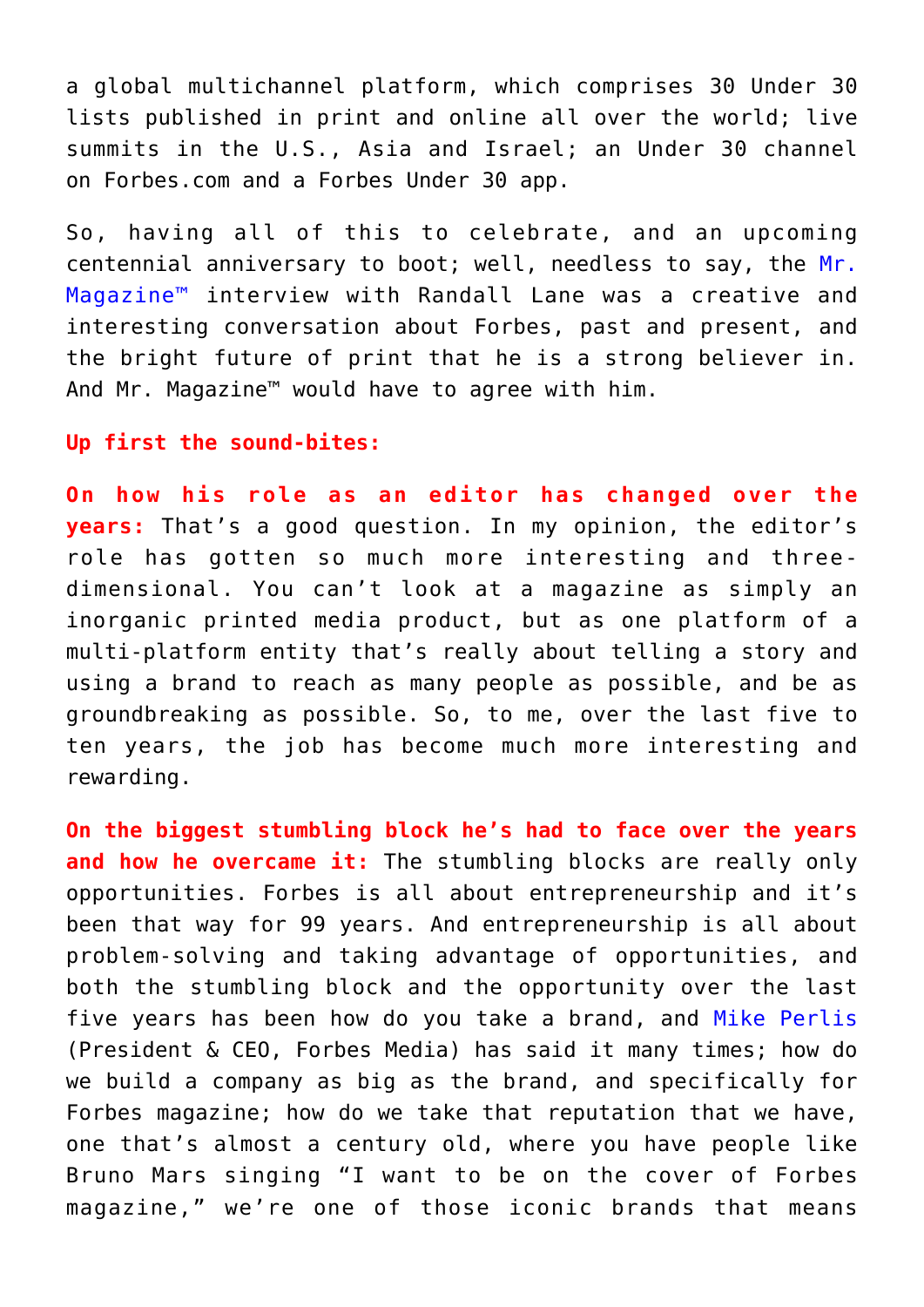something, and everybody knows what it means; so how do you build a product that over delivers on their promise, so that's what we've done over the last five years.



**On his plans for Forbes magazine as it celebrates its centennial anniversary next year:** We are neck-deep in planning. We're almost exactly a yearout from the anniversary, and we have a team of about 10 people that's been working on this already for about six months. I don't want to give away any secrets, other than it will involve a lot of very big names, and most important, a lot of very cool innovations.

**On whether he thinks print will always be around:** Well, I think so. Magazines are inherently, if produced correctly, a form that humans love consuming. We just have to understand why they're consuming them and understand that there was a point 30 or 40 years ago where magazines had, again, an oligopoly on information, because people had to read them. No they don't have to read them, so you have to make it where they love to read them. That's a challenge, but it's also a huge opportunity.

**On his secret recipe for gaining a new audience, while maintaining his long-time readers as well:** It's respect for the brand. And I started with Forbes out of college, so I respect the brand. We have so many veterans on the management team, such as Lewis DVorkin. We have so many people who have entrepreneurial experience who also respect the brand, so we're not trying to change what Forbes is; we're making it more Forbes. And expand that base to a larger audience.

**On the need for the printed Forbes with all of the information that's out there on the web:** What the magazine isn't trying to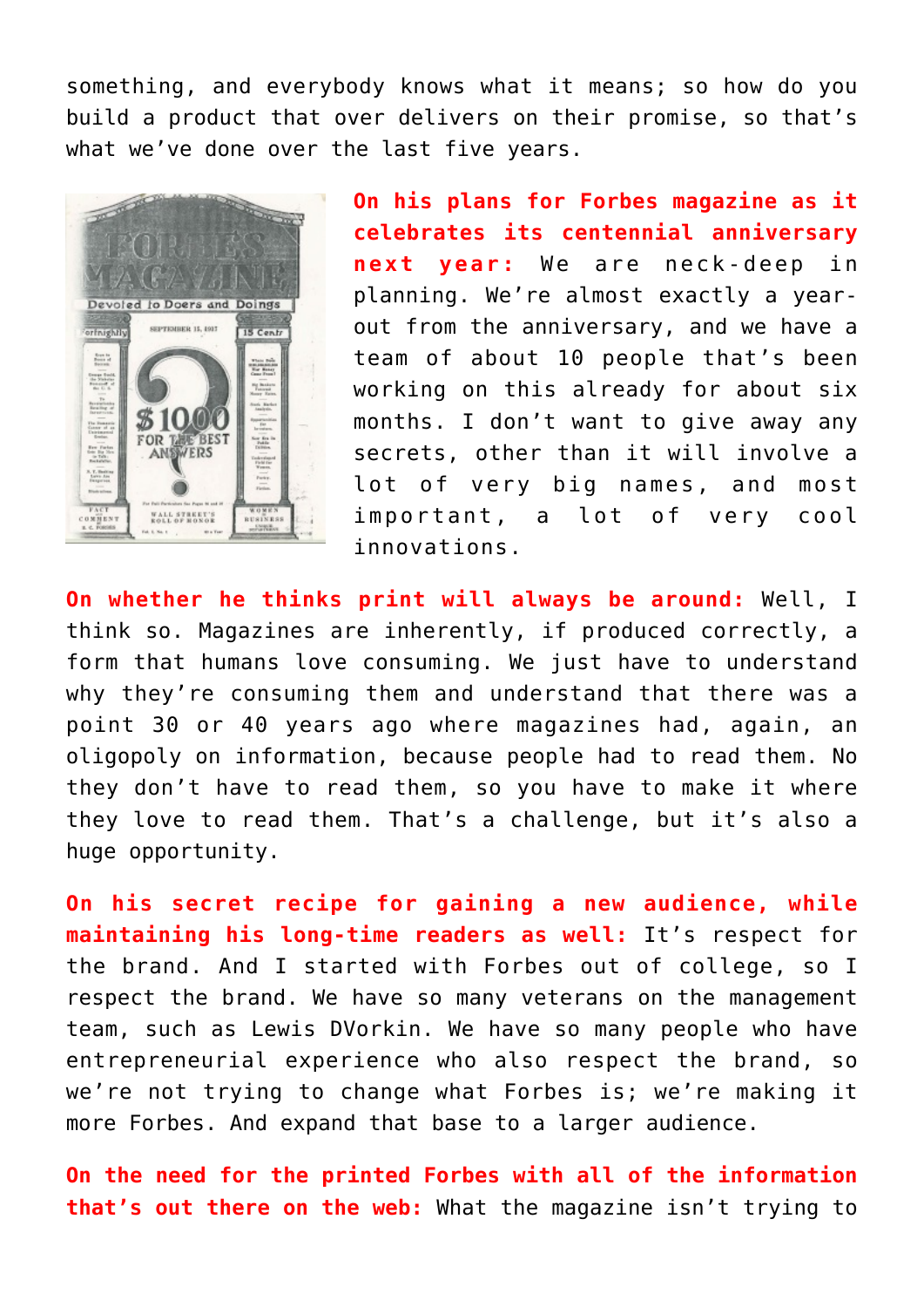do is compete with all of that information, because it just can't. What the magazine is meant to do is, in a world where there is so much information, we curate a package that's inspiring and teaches lessons; it reveals things that you've never seen or read before, and thus it becomes kind of a beacon in a world where information is everywhere.

**On how the term "brand voice" differentiates Forbes from everything else out there:** Brand voice is our product in native advertising, but it differentiates because Forbes was a pioneer in doing that. It's now become sort of an industry standard and a salvation. But again, Lewis and Forbes were the pioneers and took a lot of criticism, which I never really understood, because there has always been advertorial in native advertising for decades. The only difference is they were trying to disguise it as editorial. The innovation in the power brand voice is that it's completely transparent and it gives brands a way to tell great stories in a completely transparent way.

**On what he thinks the focus of Forbes will be in the near future:** We're focused on entrepreneurship, and it's only going to get stronger coming out of the election. The future of America and the strength of America is entrepreneurship and the greatest stories of America are the Facebook's; the Snapchat's; and the Instagram's; and the Uber's, and these young innovative companies. These are the heroes of America right now. It's very hard to look at politics and get anything more than a little queasy.

**On Forbes' investigative pieces:** We won a Loeb Award a year ago for an investigative piece looking at the looting in Angola and actually following the money, and looking at how the daughter of the president suddenly became the first woman billionaire from Africa.

**On whether we are in better or worse shape as journalists today in the U.S.:** I think it's two things: journalism is in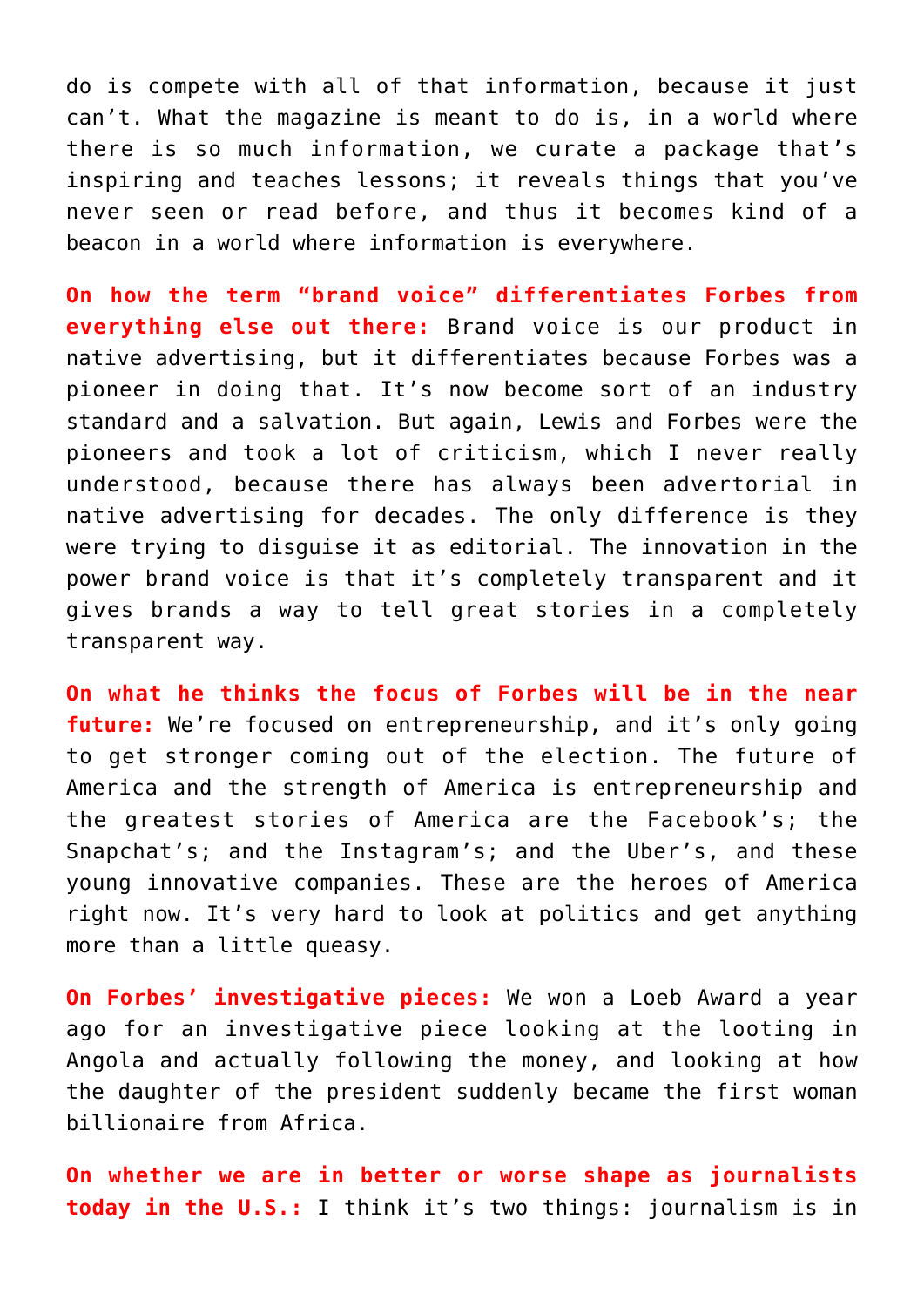better shape just because there is no longer a system where only a few people have the power of the press in a few companies; today, anyone with talent can be a journalist. Now, anybody who is talented can be a journalist and break stories and get noticed, in terms of doing it themselves, and/or having the opportunity to do it within an organization.

**On what keeps him up at night:** Continuing to innovate enough and not resting on our laurels. Complacency is part of human nature. Our numbers are good, but that doesn't mean we sit back and say we're done. This fall, we're going to tweak the editorial formula, not really tweak, but we're in constant reinvention.



And now the lightly edited transcript of the Mr. Magazine™ interview with Randall Lane, Editor, Forbes Magazine.

**Samir Husni: You're approaching your fifth anniversary at Forbes, and over your entire career, you've technically done it all; from a food and restaurant critic to the editor of Justice Magazine and financial magazines. Can you tell me how your role as an editor has changed over the last five to ten years?**

Randall Lane: That's a good question. In my opinion, the editor's role has gotten so much more interesting and threedimensional. You can't look at a magazine as simply an inorganic printed media product, but as one platform of a multiplatform entity that's really about telling a story and using a brand to reach as many people as possible, and be as groundbreaking as possible. So, to me, over the last five to ten years, the job has become much more interesting and rewarding. And if it's done right, the outcome is much better,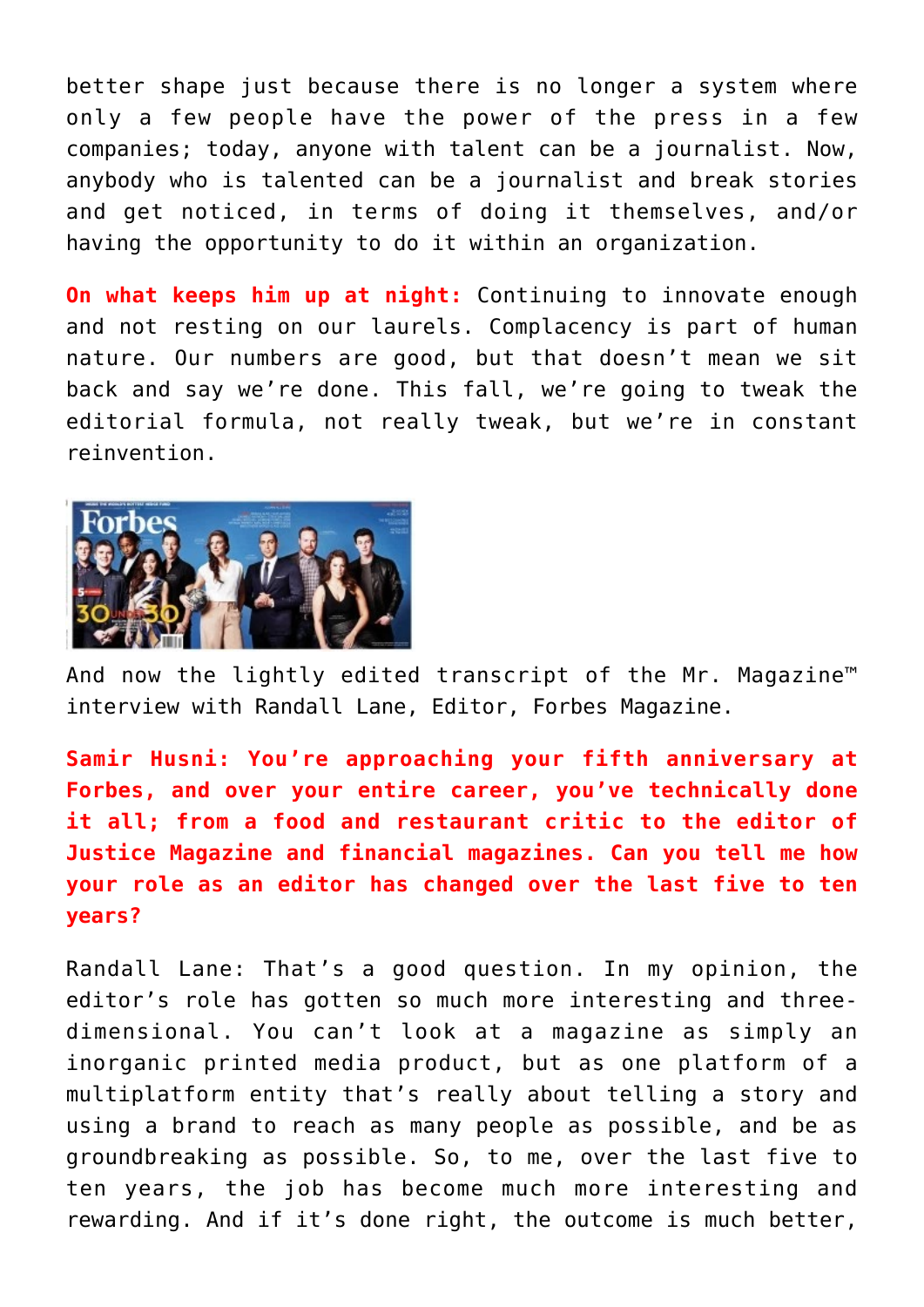because you're able to reach people in so many different ways and change lives in so many different ways.

#### **Samir Husni: What has been the biggest stumbling block that you've had to face over the years and how did you overcome it?**

Randall Lane: The stumbling blocks are really only opportunities. Forbes is all about entrepreneurship and it's been that way for 99 years. And entrepreneurship is all about problem-solving and taking advantage of opportunities, and both the stumbling block and the opportunity over the last five years has been how do you take a brand, and Mike Perlis (President & CEO, Forbes Media) has said it many times; how do we build a company as big as the brand, and specifically for Forbes magazine; how do we take that reputation that we have, one that's almost a century old, where you have people like Bruno Mars singing "I want to be on the cover of Forbes magazine," we're one of those iconic brands that means something, and everybody knows what it means; so how do you build a product that over delivers on their promise, so that's what we've done over the last five years.

We've honed in on how we can make the magazine experience richer and more "magazinier," to coin a new word. How do you look at the environment of magazines that no longer have an oligopoly on information, and realize that it's no longer enough to just print information on dead trees for the audience? We have to create an exceptional magazine experience specifically for our audience. We've made the articles longer and more in depth; we've invested a lot in photography, and we've invested in paper. We've strengthened the classic Forbes point of view, so that every story has an attitude and a voice. We've focused on packaging, so that when you read the print product, you see different elements on every page. Those are all things that are accentuated by print magazines. Again, we've focused on what makes magazines great, because quick stories that are timely and on the news are better for the website.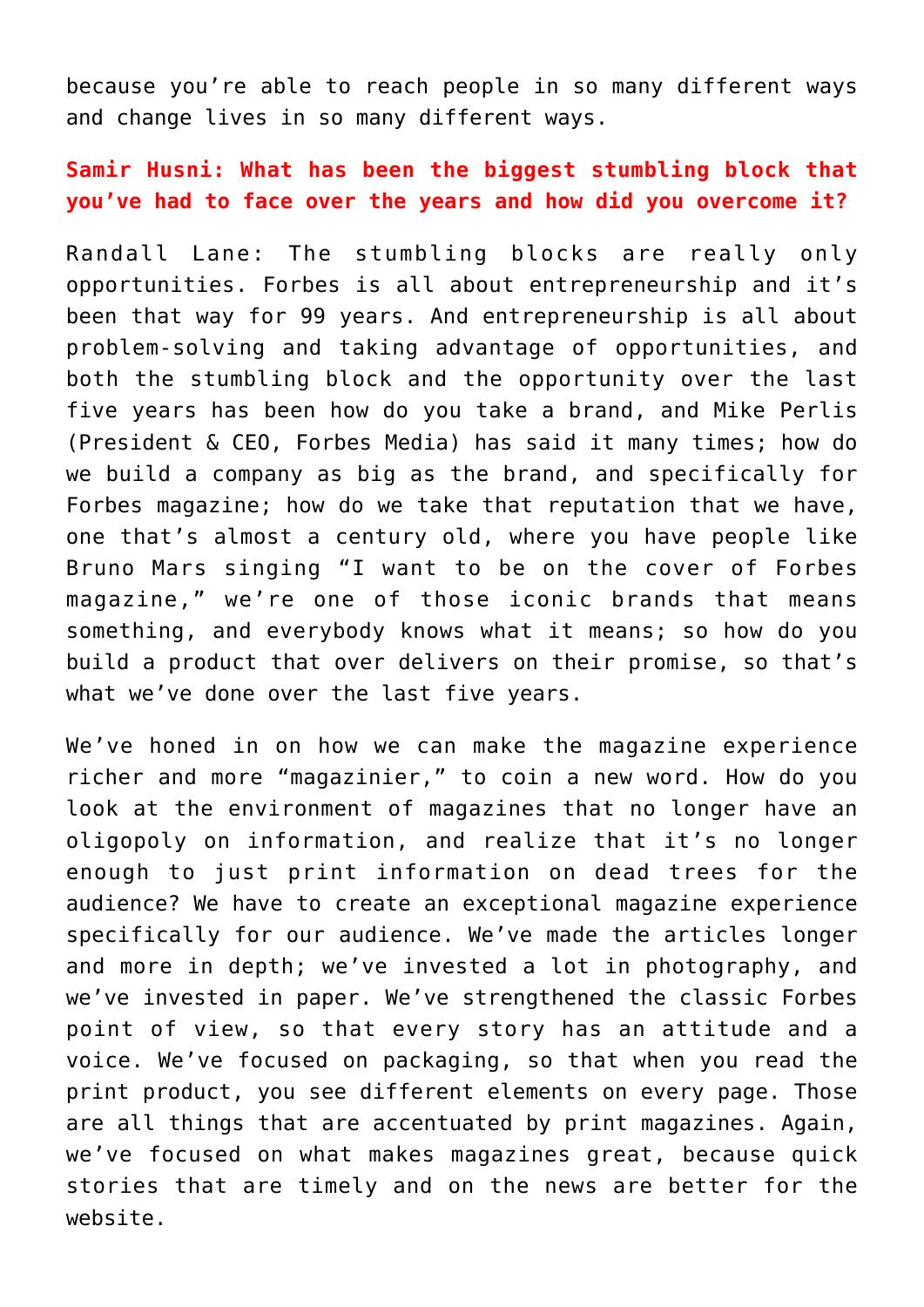**Samir Husni: What are your plans for Forbes magazine as it celebrates its 100th anniversary next year?**

Randall Lane: We are neck-deep in planning. We're almost exactly a year-out from the anniversary, and we have a team of about 10 people that's been working on this already for about six months. I don't want to give away any secrets, other than it will involve a lot of very big names, and most important, a lot of very cool innovations, because what we're going to do with the centennial is not just honor and focus on the past, but also focus on the future and use it as a springboard to show what business, entrepreneurship and also what magazines can be like for the next 100 years.

**Samir Husni: Can you think of any other product or any other entities, besides magazines in print that have lasted for such a long time?**

Randall Lane: Electricity. (Laughs)

**Samir Husni: (Laughs too).**

Randall Lane: Telephones?

**Samir Husni: So, as long as we have electricity and telephones, we'll have magazines?**



Randall Lane: (Laughs) Well, I think so. Magazines are inherently, if produced correctly, a form that humans love consuming. We just have to understand why they're consuming them and understand that there was a point 30 or 40 years ago where magazines had, again, an oligopoly on information, because people had to read them. No they don't have to read them, so you have to make it where they love to read them. That's a challenge, but it's also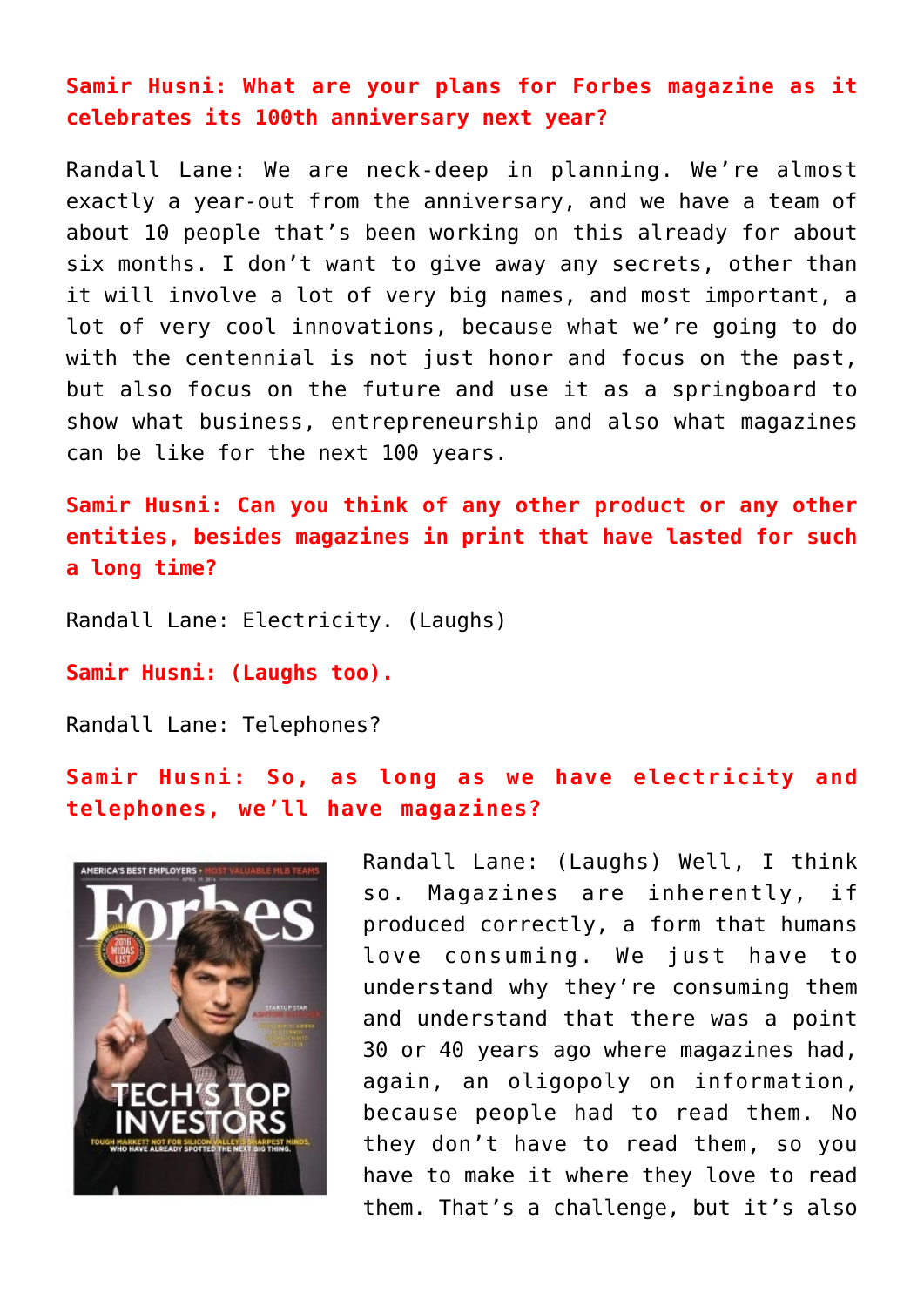a huge opportunity.

We just got our new MRI numbers a few weeks ago. Forbes magazine is at the highest print readership in its 99 year history; print readership. Not online, but print. And that's MRI, independent research. We're well over six million and pushing toward seven million readers in print, and we've never hot those numbers before.

This year, we had our highest, best-read print magazine ever; the cover with Ashton Kutcher had 8.8 million readers for that issue. So, when you do it right, the market for print magazines is as big as it's ever been, maybe bigger than it's ever been, as shown by the numbers. Our newsstand sales over the last five years have crept up, while our draw has gone down and our average price point has gone up. It's a hard balance, but we're able to do it because we're putting out a more focused product and being smart about it. If you look at our readership; the average median age, and I think this is key to the driver, has gone down. We're now at age 42 as our average reader. So, we have a bigger and younger readership. And looking at our research numbers, we also have the same HHI or slightly up, so we're able to make it a richer readership too. That's a very trick to pull off, but if you're focused on the product, this can be a glorious time for print.

**Samir Husni: You've managed to attract new readership without losing loyal, long-time readers; it hasn't been either/or with you as it has with so many other magazines, and I give you and your editorial team and all the other people working at Forbes all the credit for that. What's your secret? So many other magazines have tried, but many lose their old audience and never really gain traction with a new audience. But in your case, you've kept the old audience and gained a new audience as well. What's your secret recipe?**

Randall Lane: It's respect for the brand. And I started with Forbes out of college, so I respect the brand. We have so many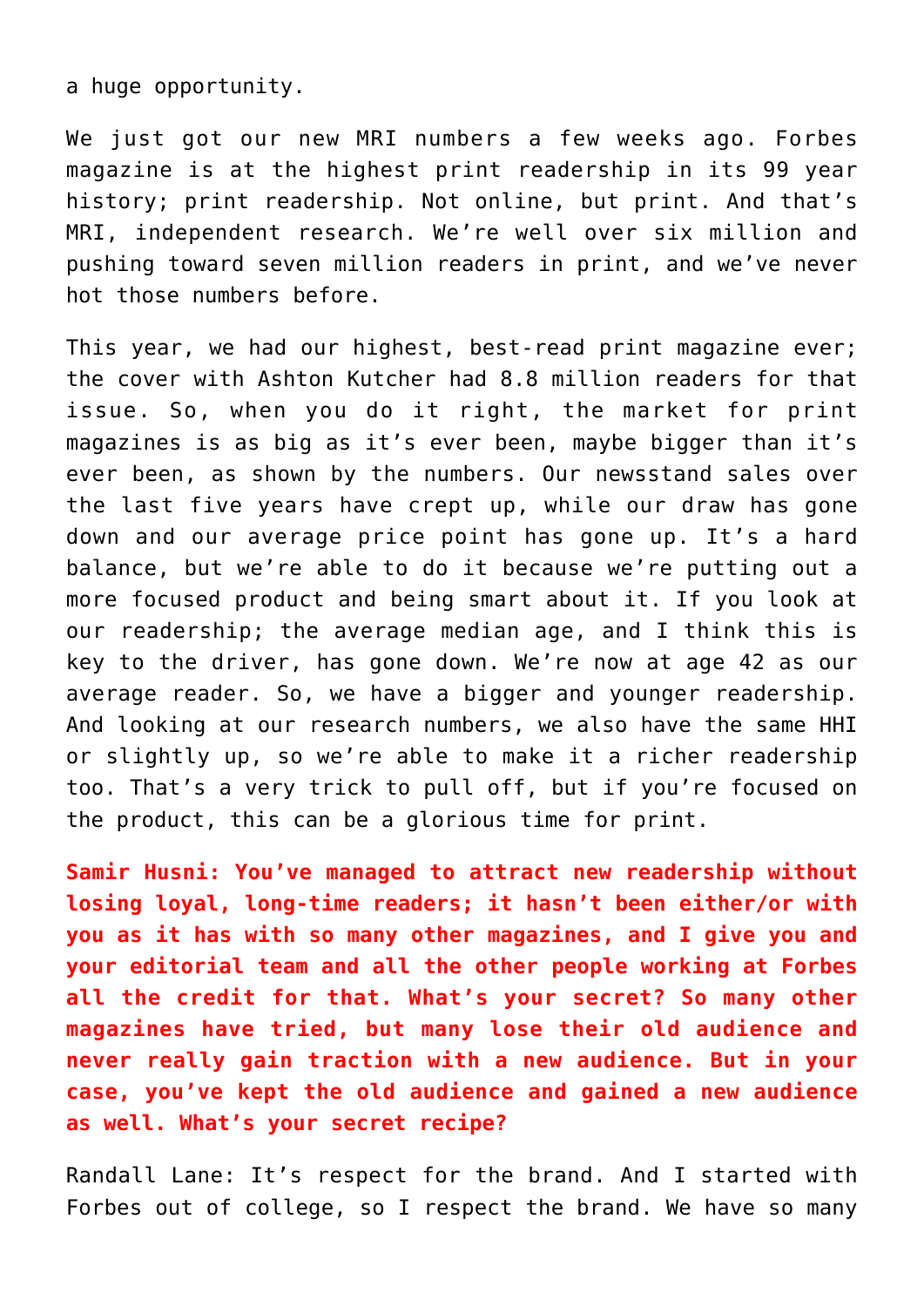veterans on the management team, such as Lewis DVorkin. We have so many people who have entrepreneurial experience who also respect the brand, so we're not trying to change what Forbes is; we're making it more Forbes. And expand that base to a larger audience.

The core message of Forbes: entrepreneurial capitalism, has never been more resonant, because if you think about it, especially for young people, when they come out of college their career aspirations aren't to get some job with a big corporation and work there for 40 years; they want to start their own thing. They want to be Mark Zuckerberg or Elon Musk. And that's always been what Forbes is about, so we happen to have a very resonant message. Entrepreneurship has never been more important, and we've been able to pivot slightly and also understand that we can embrace young entrepreneurship. The 30 Under 30 franchise has become an incredibly important driver for us. Every year we do the Under 30 Summit, it is the biggest live event that Forbes has ever done.

So, we're able to reach that younger audience, but this is also very relevant information for the more mature audience as well. It's respectful of the core brand. There's nobody craning their necks and saying, wait a second, this isn't the magazine that I'm used to. Hopefully, it's just a better, more relevant version of what they've always enjoyed.

**Samir Husni: As you move forward and we, as a country, get through this crazy election year, do you think as you enter your centennial anniversary, you'll find there's more need for Forbes than ever before? There is so much information out there, but who is doing the curation?**

Randall Lane: That's a really smart question and the answer is, you're so right about there being more information out there, that's why forbes.com, and we just got our comScore numbers recently, and forbes.com just hit its highest ever readership; we're at 52 million on comScore, which is more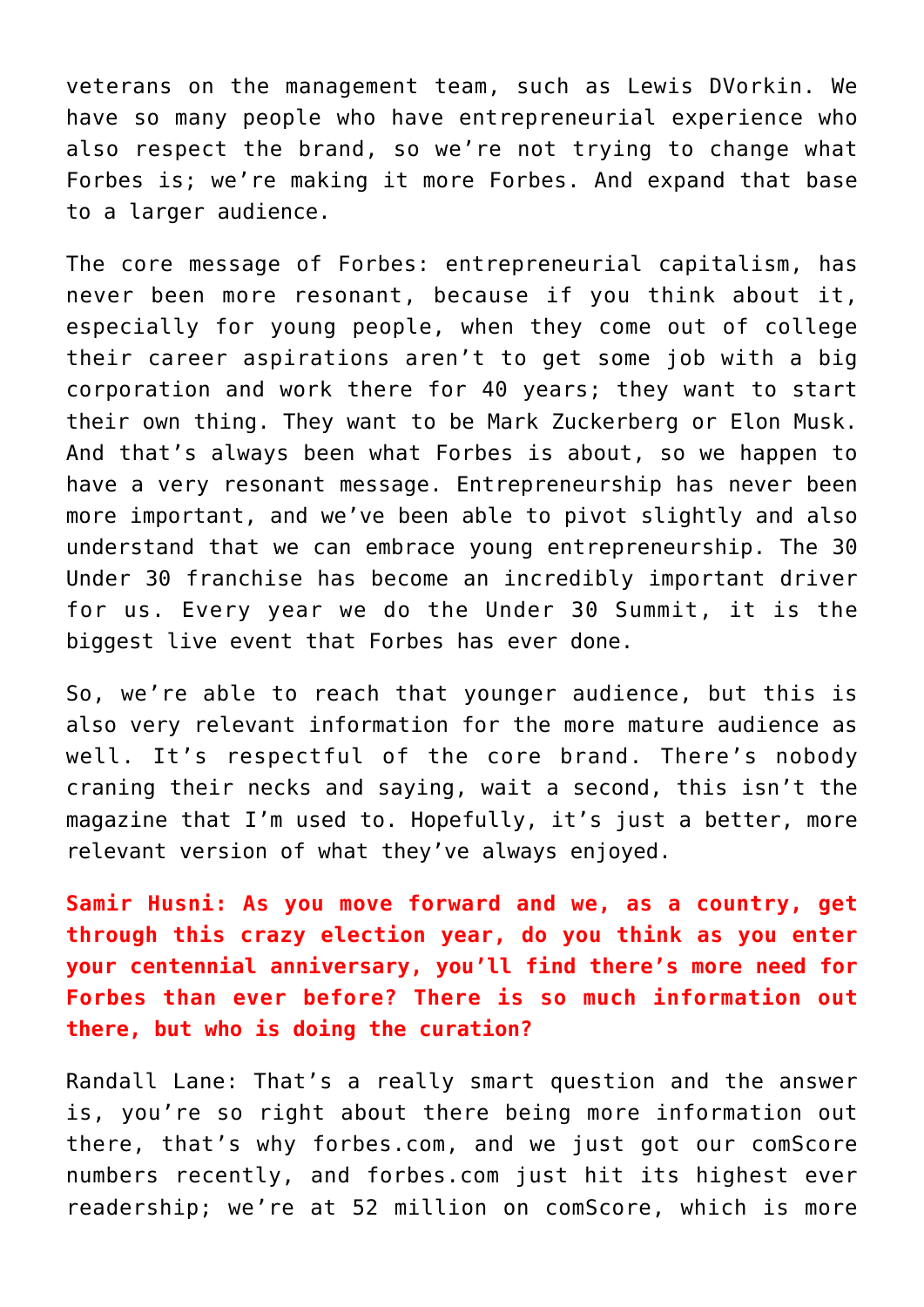than twice of the Wall Street Journal. So, for all of that information out there, we have an amazing website to juggernaut business media and it's able to do that.

But what the magazine isn't trying to do is compete with all of that information, because it just can't. What the magazine is meant to do is, in a world where there is so much information, we curate a package that's inspiring and teaches lessons; it reveals things that you've never seen or read before, and thus it becomes kind of a beacon in a world where information is everywhere. It says, OK, here's your regular dose of inspiration and cool stories to get yourself motivated to go out and change the world as much as you can.

**Samir Husni: You're the first entity that I remember to use the term "brand voice." Why do you think coming up with the term "brand voice" instead of native advertising or content marketing, or whatever the current buzzword terminology is; how does the term "brand voice" differentiate from everything else that's out there?**



Randall Lane: Brand voice is our product in native advertising, but it differentiates because Forbes was a pioneer in doing that. It's now become sort of an industry standard and a salvation. But again, Lewis and Forbes were the pioneers and took a lot of criticism, which I never really understood, because there has always been advertorial in native advertising for decades. The only difference is they were trying to disguise it as

editorial. The innovation in the power brand voice is that it's completely transparent and it gives brands a way to tell great stories in a completely transparent way. It's something that has been copied, but we're still the innovators in that area. It's been a great driver in terms of allowing our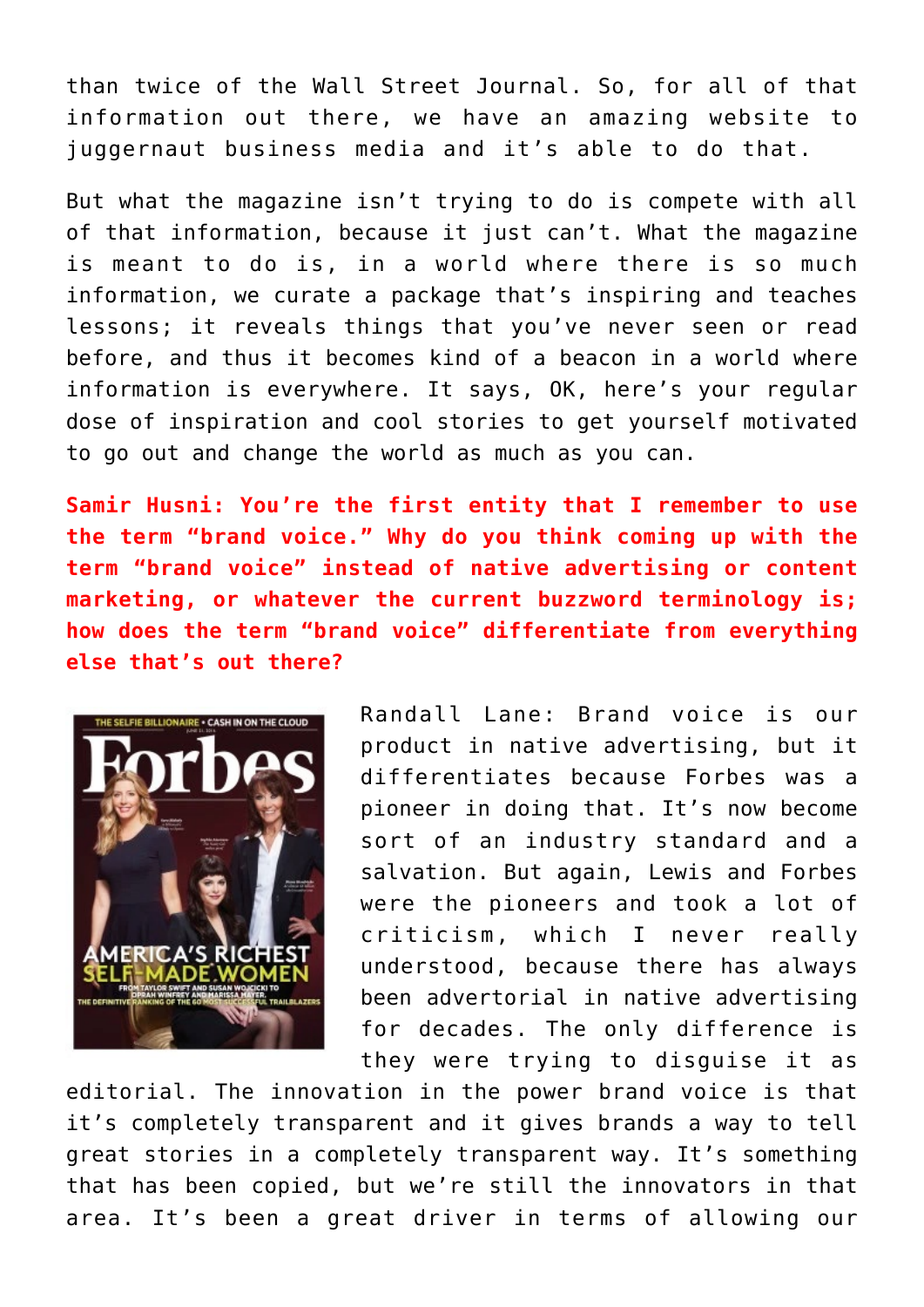company to produce great journalism.

**Samir Husni: Looking into the future and at you celebrating your sixth anniversary as editor at Forbes; with the elections behind us, what do you imagine the focus of Forbes will be next year?**

Randall Lane: We haven't really focused much on the elections because the core purpose of Forbes is entrepreneurial capitalism. I actually personally wrote a story on Donald Trump last year for the Forbes 400, detailing his 30-year dance with Forbes. We have decades of history on questioning what his net worth was and is.

We're focused on entrepreneurship, and it's only going to get stronger coming out of the election. The future of America and the strength of America is entrepreneurship and the greatest stories of America are the Facebook's; the Snapchat's; and the Instagram's; and the Uber's; and these young innovative companies. These are the heroes of America right now. It's very hard to look at politics and get anything more than a little queasy. But when you look at what people around the world are looking at when it comes to America; who are the icons of America that people look up to in every country as entrepreneurs and innovators? And that's what Forbes has always celebrated and that's what we're celebrating now to a degree that we've never done before. We're really trying to focus on those people who are changing the world.

We also do a lot of investigative stories. My mentor, Jim Michaels, used to call Forbes the drama critic of capitalism, because we're all for calling out the bad guys too. We're the place you can go to look for heroes, lessons and people who have done wrong as well.

**Samir Husni: I remember you not only questioned Trump's wealth, but also Prince Al-Waleed bin Talal of Saudi Arabia's wealth…**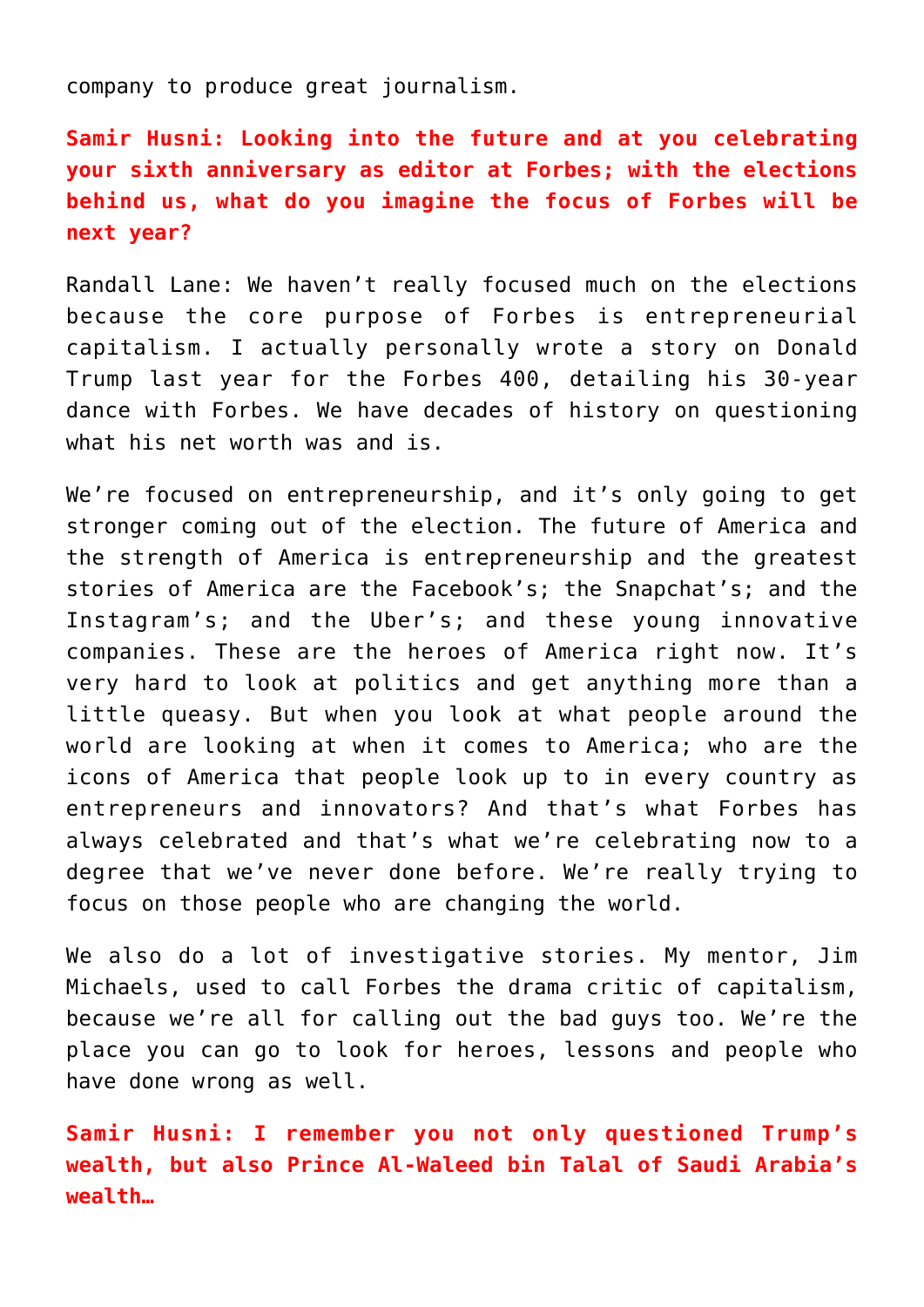Randall Lane: We won a Loeb Award a year ago for an investigative piece looking at the looting in Angola and actually following the money, and looking at how the daughter of the president suddenly became the first woman billionaire from Africa. How does that happen? (Laughs) We were able to give a very definitive blueprint of how, in reality, a country can be looted. And what was hailed originally when she hit our billionaire's list was kind of a moment, because we had a woman billionaire from Africa. When we kind of rooted and dug into why, it actually became quite a sensation. We had 400,000 views online for a story about Angolan money and it also won a Loeb Award, so there is a civic good to following the money.

### **Samir Husni: Separate yourself from Forbes for just a bit and put on just your journalist's hat; are we in better or worse shape today as journalists in the United States?**

Randall Lane: I think it's two things: journalism is in better shape just because there is no longer a system where only a few people have the power of the press in a few companies; today, anyone with talent can be a journalist. Now, anybody who is talented can be a journalist and break stories and get noticed, in terms of doing it themselves, and/or having the opportunity to do it within an organization.

We've never had a more diverse set of media options, in terms of what you read; we've never had more opportunity if you have a story to tell when it comes to ways of putting it out. If you have a story that's true, in this environment, it will find a way to get out and you don't have to convince somebody in one of the ten places that matter to tell your story. And I think that's very powerful.

The second thing is that the journalistic model, the model to produce journalism in a way that allows the journalist/storyteller to make a living is challenged and there are ways around that. Places like Forbes are thriving, but it is challenging. And that's something that we obviously